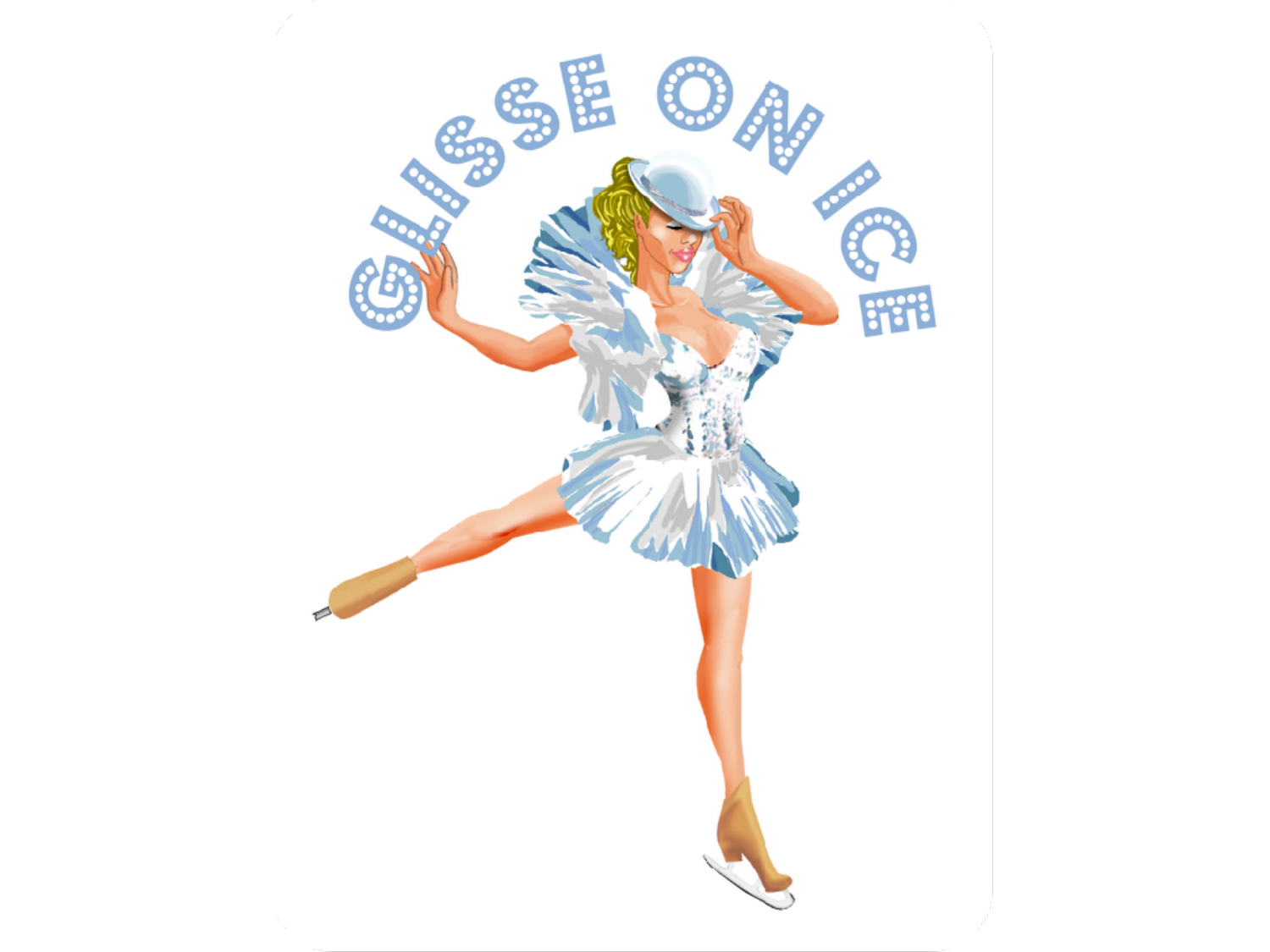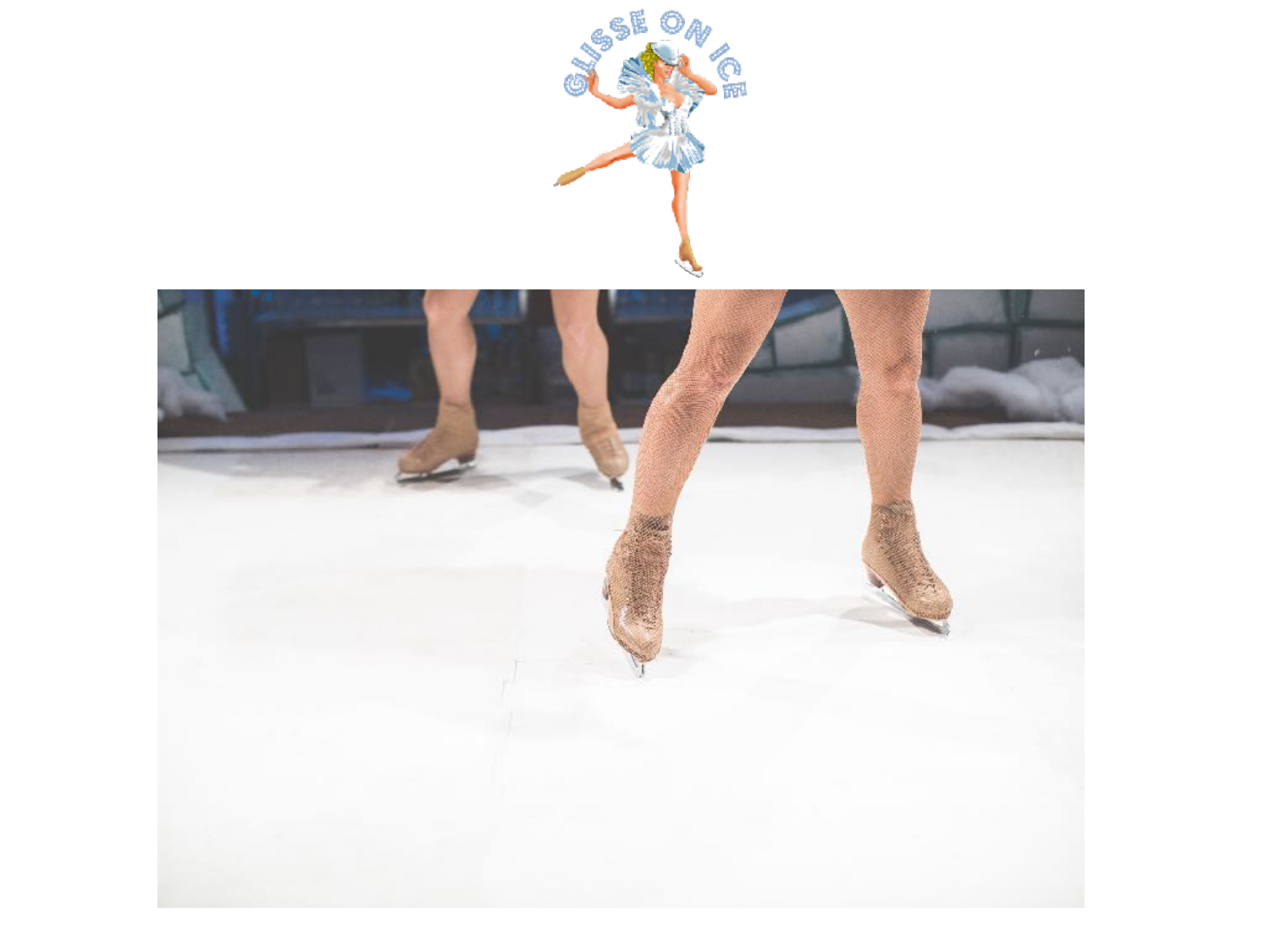## *Glisse on Ice professional skating shows*





**SSE** 

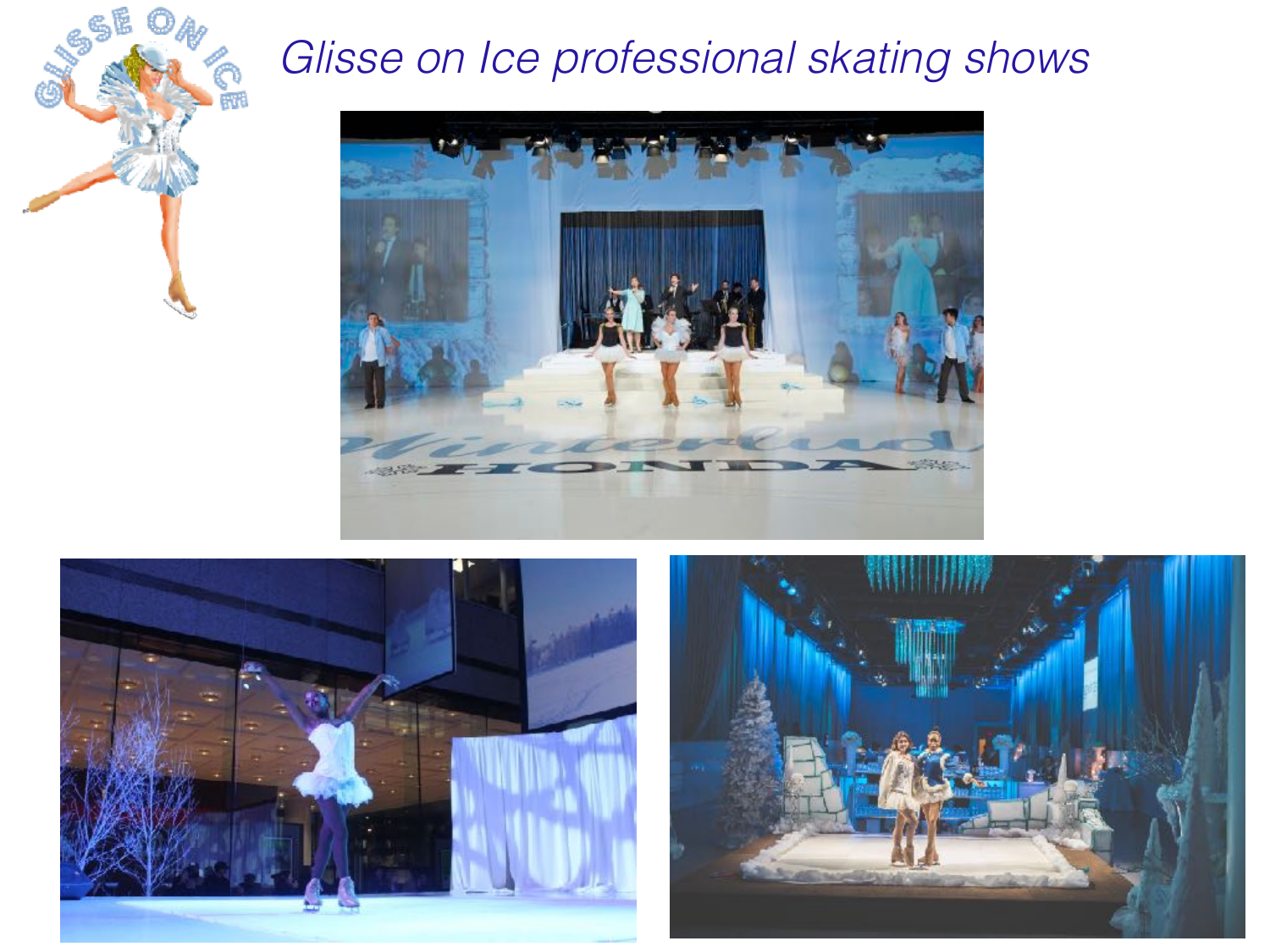

**Skates** 

# The Glisse public skating experience



### Lessons



### Boards

# Skating aids for kids **Ice surface cleaner**





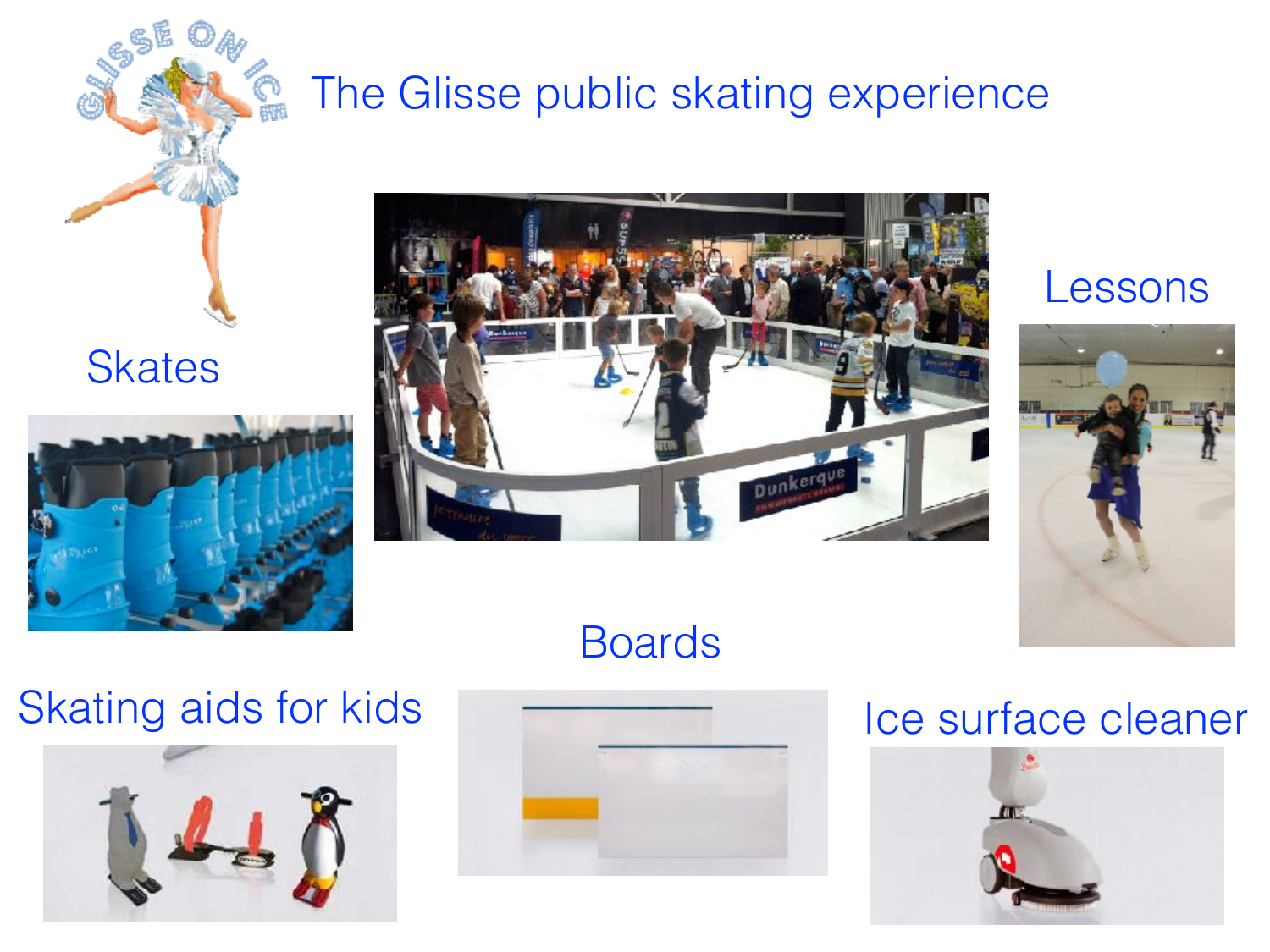

#### *PANELS*

#### *BARRIERS*



| <u>GENERAL INFORMATION (METER)</u>                                                                                                                                                                                                                                                                                                                                                                                   | <b>SKATES</b>                                                                                                                         |                                                                                  |  |  |  |
|----------------------------------------------------------------------------------------------------------------------------------------------------------------------------------------------------------------------------------------------------------------------------------------------------------------------------------------------------------------------------------------------------------------------|---------------------------------------------------------------------------------------------------------------------------------------|----------------------------------------------------------------------------------|--|--|--|
| Type of the panels: LITE<br>$\blacksquare$                                                                                                                                                                                                                                                                                                                                                                           | Size US                                                                                                                               | <b>EU</b>                                                                        |  |  |  |
| Size of the rink: $11 \times 7$<br>$\blacksquare$<br>Surface of the panels: 71.7 m <sup>2</sup><br>$\blacksquare$<br>Dimensions: $10.62 \text{ m} \times 6.75 \text{ m}$<br>$\blacksquare$<br>Surface required: 82.86 m <sup>2</sup><br>٠                                                                                                                                                                            | K 8.5<br>K 9.5<br>K 10.5<br>$K$   $\vert$                                                                                             | 25<br>26<br>27<br>28                                                             |  |  |  |
| Dimensions: $11.23 \text{ m} \times 7.38 \text{ m}$                                                                                                                                                                                                                                                                                                                                                                  | $K$ 11.5                                                                                                                              | 29                                                                               |  |  |  |
| <u>GENERAL INFORMATION (FEET)</u><br>Surface of the panels: $771.82 \text{ ft}^2$<br>Dimensions: $34.83$ ft $\times$ 22.16 ft<br>ш<br>Surface required: 891.88 ft <sup>2</sup><br>$\blacksquare$<br>Dimensions: $36.86$ ft $\times$ 24.2 ft<br><b>DETAILED INFORMATION</b><br>No. straight barriers: 11<br>No. gate barriers: I<br>٠<br>No. curved barriers: 4<br>No. special barriers (length): 2<br>$\blacksquare$ | K 12.5<br>K 13.5<br>K <sub>1</sub><br>K <sub>2</sub><br>K <sub>3</sub><br>W 4.5<br>W 5.5<br>W 6.5<br>W 7.5<br>M 6.5<br>M 7.5<br>M 8.5 | 30<br>31<br>32<br>33<br>34<br>35<br>36<br>37<br>38<br>39<br>40<br>4 <sub>1</sub> |  |  |  |
| No. special barriers (width): 2<br>۰.<br>Total no. of barriers: 20<br>Total no. of panels: 77<br>$\blacksquare$<br>Special barriers (length): 0.47 m<br>٠<br>Special barriers (width): 0.62 m<br>No. new barrier accessories: 12                                                                                                                                                                                     | M 9.5<br>M 10.5<br>$M$ II.5<br>M <sub>12</sub><br>M <sub>13</sub><br>M <sub>14</sub>                                                  | 42<br>43<br>44<br>45<br>46<br>47                                                 |  |  |  |
| No. barrier feet: 8<br>No. roll of foam: 2                                                                                                                                                                                                                                                                                                                                                                           |                                                                                                                                       | Total                                                                            |  |  |  |

Qty.

 $\mathbf{I}$  $\mathbf{I}$  $\mathbf{I}$  $\mathbf{I}$  $\overline{2}$  $\overline{2}$  $\overline{2}$  $\overline{2}$  $\overline{2}$  $\overline{\mathbf{3}}$  $\overline{2}$  $\overline{\mathbf{3}}$  $\overline{2}$  $\overline{2}$  $\overline{2}$  $\overline{2}$  $\overline{2}$  $\overline{2}$  $\overline{2}$  $\overline{2}$  $\mathbf{I}$  $\mathbf{I}$  $\mathbf 0$ 

11112222232322222222110

40